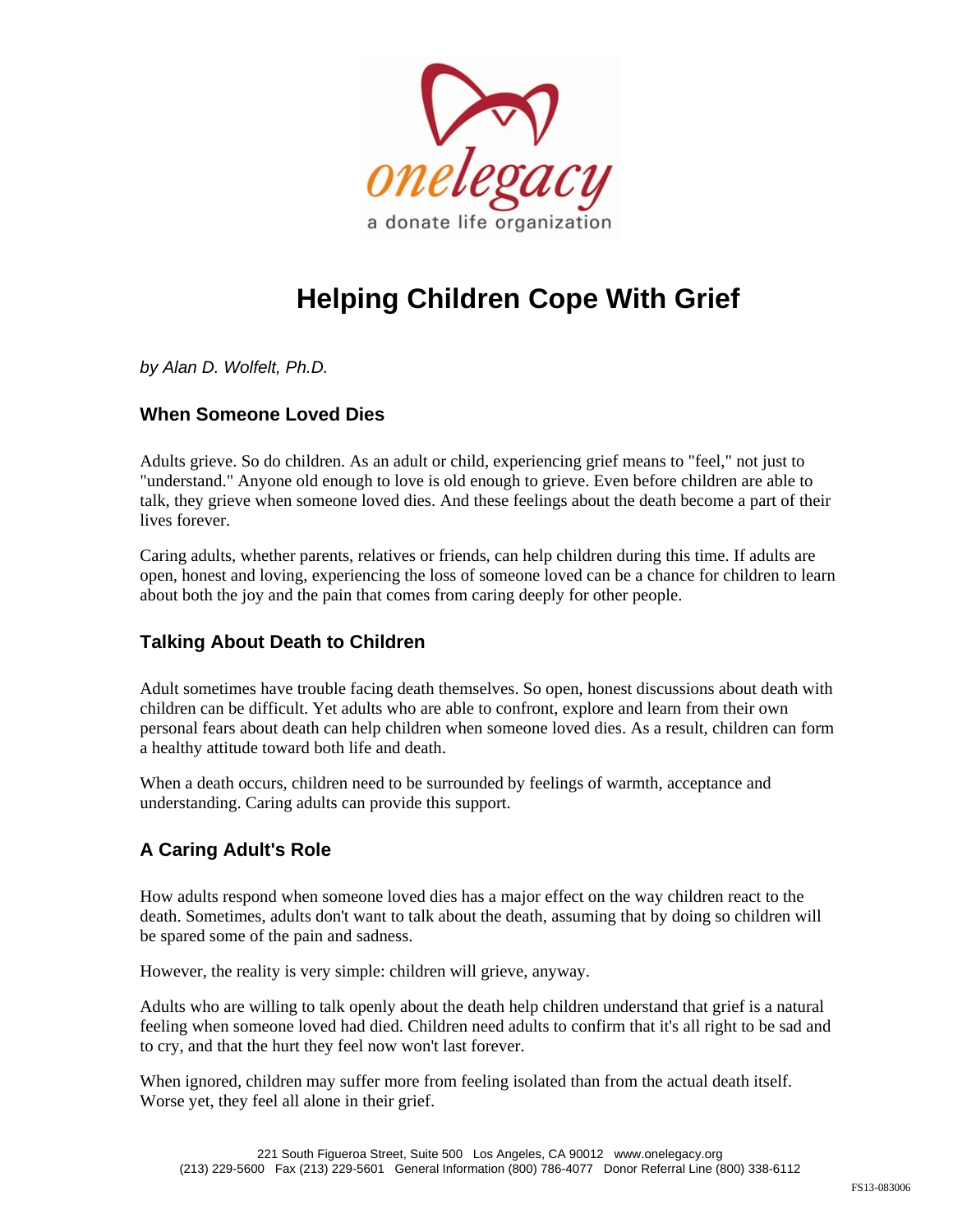

## **Encourage Questions About Death**

When someone loved had died, adults need to be open, honest and loving. Patiently, they need to answer questions about the death in language children can understand.

Adults shouldn't worry about having all the answers. The answers aren't as important as the fact that they're responding to the questions in a way that shows they care.

Children may repeat the same questions about the death again and again. It's natural. Repeating questions and getting answers helps them understand and adjust to the loss of someone loved.

## **Establish a Helping Relationship**

Respond to children with sensitivity and warmth. Be aware of voice tone; maintain eye contact when talking about the death. What is communicated without words can be just as meaningful to children as what is actually said.

Let children know that their feelings will be accepted. Although some of their behavior may seem inappropriate, adults need to understand children during this stressful time, not judge their behavior or criticize.

Children need to know that adults want to understand their point of view. This commitment tells a child, "You're worthwhile; your feelings will be respected."

#### **Sharing Religious Beliefs with a Child**

Adults often wonder if they should share with children their religious beliefs regarding death. This is a complex issue; no simple guidelines are available.

Keep in mind that adults can only share with children those concepts they truly believe. Any religious explanations about death must also be described in concrete terms; children have difficulty understanding abstractions. The theological correctness of the information is less important at this time than the fact that the adult is communicating in a loving way.

#### **Allow Children to Participate**

Create an atmosphere that tells children that their thoughts, fears and wishes will be recognized when someone loved dies. This recognition includes the right t |o be part of planning the arrangements for the funeral.

Although children may not completely understand the ceremony surrounding the death, being involved in the planning of the funeral helps establish a sense of comfort and the understanding that life goes on even though someone loved has died.